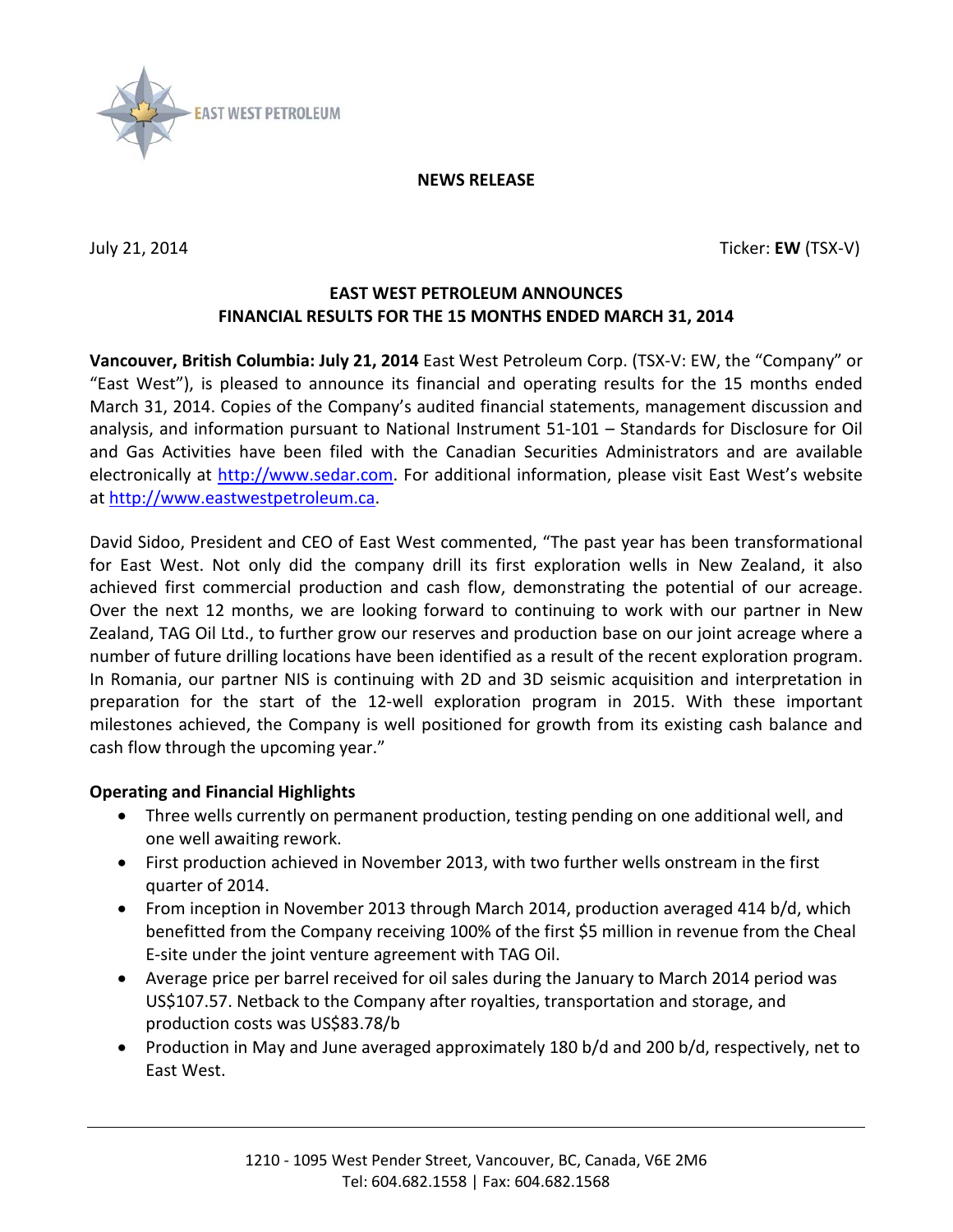- All licences now ratified in Romania and seismic acquisition progressing in advance of the 12 well exploration program, all of which to be fully funded by NIS.
- East West had \$10,966,215 in working capital as of March 31, 2014 with no debt and 93,108,665 shares outstanding.
- The Company's independent qualified reserves evaluator, in accordance with NI 51-101 and the COGE Handbook, assigned the following reserves to the Company's assets in New Zealand as of March 31, 2014:

| <b>Reserves Category</b>          | Light and<br><b>Medium Oil</b> | <b>Natural Gas</b><br>(solution) | Total |
|-----------------------------------|--------------------------------|----------------------------------|-------|
|                                   | Mbbl                           | <b>MMscf</b>                     | Mboe  |
| Proved                            |                                |                                  |       |
| Developed Producing               | 76                             | 31                               | 81    |
| Developed Non-producing           | 18                             | 7                                | 19    |
| <b>Total Proved</b>               | 94                             | 38                               | 100   |
| Probable                          | 178                            | 71                               | 190   |
| <b>Total Proved plus Probable</b> | 272                            | 109                              | 290   |
| Possible                          | 89                             | 36                               | 95    |
| <b>Total Proved plus Probable</b> |                                |                                  |       |
| plus possible                     | 361                            | 145                              | 385   |

## **About East West Petroleum Corp.**

East West Petroleum [\(http://www.eastwestpetroleum.ca\)](http://www.eastwestpetroleum.ca/) is a TSX Venture Exchange listed company established in 2010 to invest in international oil & gas opportunities. East West has built a diverse platform of attractive exploration assets covering a gross area of approximately 1.8 million acres. In New Zealand, East West holds an interest in three exploration permits near to existing commercial production in the Taranaki Basin, operated by TAG Oil Ltd. (TSX: TAO); in December 2013, the Company was awarded one block in the emerging East Coast Basin of New Zealand, which covers over 100,000 acres. The Company also has interests in four exploration concessions covering 1,000,000 acres in the prolific Pannonian Basin of western Romania with Naftna Industrija Srbije ("NIS"); a joint venture exploration program covering 8,000 gross acres in the San Joaquin Basin of California; an oil-prone exploration block of 100,000 acres in the Assam region of India with the three largest exploration and production Indian firms ONGC, Oil India and GAIL; and a 100% interest in a 500,000 acre exploration block onshore Morocco. The Company has now entered operational phases in Romania, where it will be fully carried by its partner NIS in a seismic and 12-well drilling program which is underway.

Forward-looking information is subject to known and unknown risks, uncertainties and other factors that may cause the Company's actual results, level of activity, performance or achievements to be materially different from those expressed or implied by such forward-looking information. Such factors include, but are not limited to: the ability to raise sufficient capital to fund exploration and